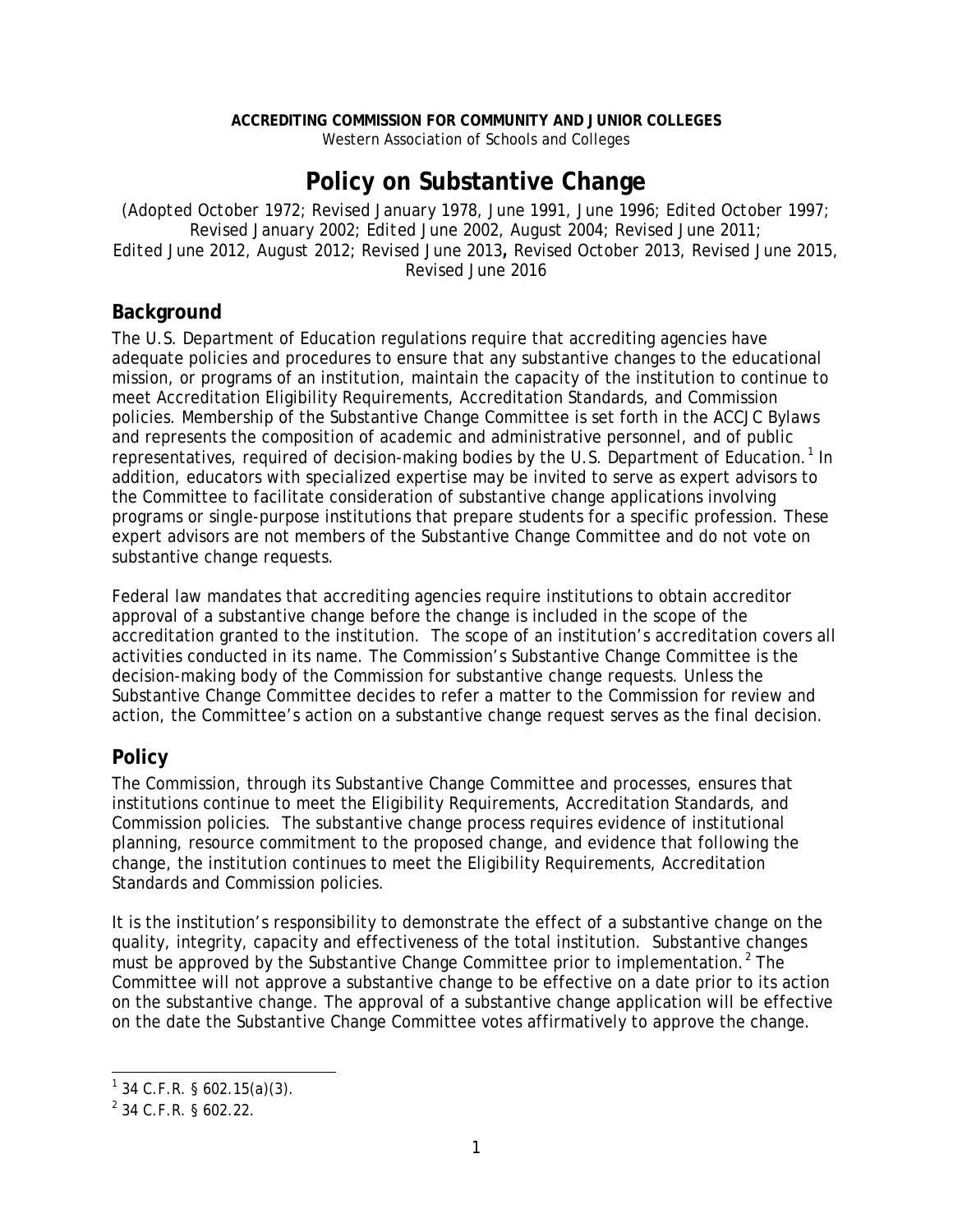The Commission publishes a *Substantive Change Manual* that describes the approval process. Institutions seeking approval for a substantive change should note that substantive change applications are subject to review, on the basis of specific evaluation criteria below, and on the impact of the change on the institution's ability to sustain compliance with Eligibility Requirements, Accreditation Standards, and Commission policies.

The institution's accreditation will be extended to areas affected by the change upon review and approval by the Substantive Change Committee. Any substantive change approval may include the requirement for a follow-up report and team visit to address specific issues identified by the Substantive Change Committee and to verify that the institution remains in compliance with Eligibility Requirements, Accreditation Standards, and Commission policies as the program implementation moves forward.

#### **POLICY ELEMENTS**

# **I. Timing Considerations for a Substantive Change Application**

Substantive change approval is needed before an applicable change can be implemented and before affected students can qualify for federal financial aid. Thus, prior to approval, the change may not be represented or advertised as a part of the institutional accreditation.

Accredited institutions seeking substantive change are aware of and, per Standard I.C.12, have committed to remaining in compliance with Eligibility Requirements, Accreditation Standards, and Commission policies at all times. A substantive change application is timely when the institution has progressed in its planning to a point where it is able to demonstrate and provide evidence that the change meets Eligibility Requirements, Accreditation Standards, and Commission policies and any specific evaluation criteria.

In the following circumstances, institutions may not submit a substantive change application:

- In the six-month period preceding a comprehensive evaluation team visit.
- During the period that an institution is on a sanction such as Warning, Probation, or Show Cause until the conditions that resulted in a sanction have been resolved and the Commission has reaffirmed accreditation. If the sanction includes a specific recommendation which cites as a non-compliance the institution's failure to seek substantive change approval of an existing program, delivery mode, or location, then, to the extent of that recommendation only, the institution may proceed with a substantive change application.
- If the institution is subject to withdrawal of accreditation, pending the outcome of administrative remedies.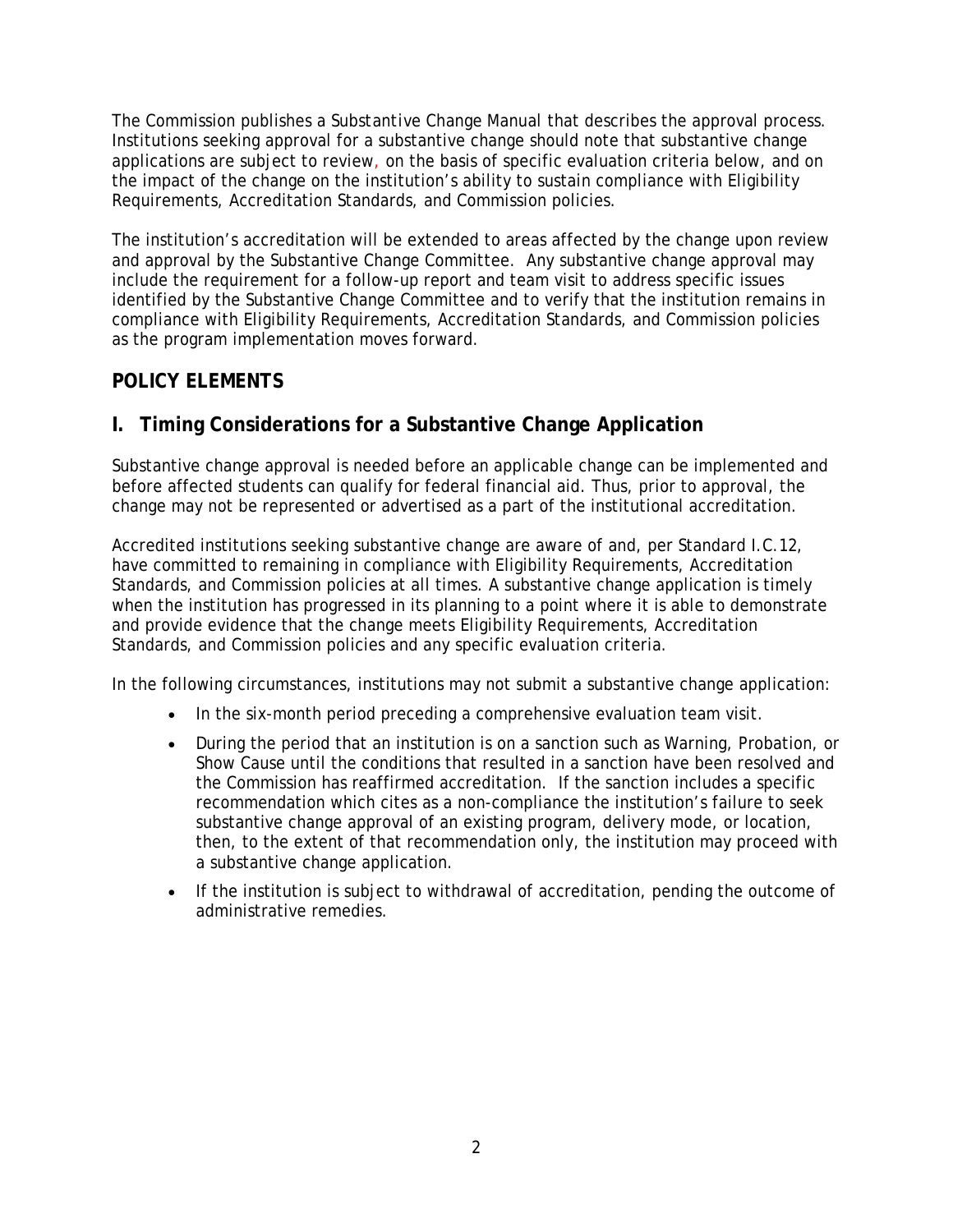# **II. Changes classified as Substantive Changes**

Substantive changes include, but are not limited to, the following<sup>[3](#page-2-0)</sup>:

#### **A. Change in Mission, Objectives, Scope, or Name of the Institution**

- Change in the mission or character of the institution; if the mission or character of the institution becomes dramatically different, the Commission reserves the right to require the institution to complete the eligibility, candidacy, and initial accreditation process
- Change in the degree level from that which was previously offered by the institution, i.e., offering a degree at a level higher than the accredited institution offers currently
- Change in the official name of the institution
- Merger of two separately-accredited ACCJC institutions into a single accreditable institution
- Reduction of programs to an extent that the institution's mission cannot be accomplished

# **B. Change in the Nature of the Constituency Served**

- Change in the intended student population
- Closure of an institution or loss of state authorization or licensure for the institution or a program, withdrawal of or from accreditation if such withdrawal will result in closure<sup>[4](#page-2-1)</sup>
- Closure of a location geographically apart from the main campus at which students can complete at least 50% of an educational program
- Courses or programs offered outside the geographic region currently served

# **C. Change in the Location or Geographic Area Served**

- Move of the institution to a new location or an addition of a location, geographically apart from the main campus, where students can complete 50% or more of a program. The Substantive Change Committee will determine if an institution applying for substantive change for a new location requires a visit to the site. Considerations related to an additional or new location include the following:
	- The institution must have the fiscal and administrative capacity to operate the additional location. If required, a visit will be arranged within six months of review to an additional or new location the institution establishes. The purpose of the site visit is to verify that the location has

<span id="page-2-0"></span> $3$  Please note that although some change at an institution may not warrant substantive change review, the institution should still take all necessary steps to ensure the Eligibility Requirements, Accreditation Standards, and Commission policies related to that change are being met.

<span id="page-2-1"></span><sup>&</sup>lt;sup>4</sup> See the Policy on Closing an Institution for further discussion of requirements related to closing an institution and teach-out plans for institutional or programmatic closures.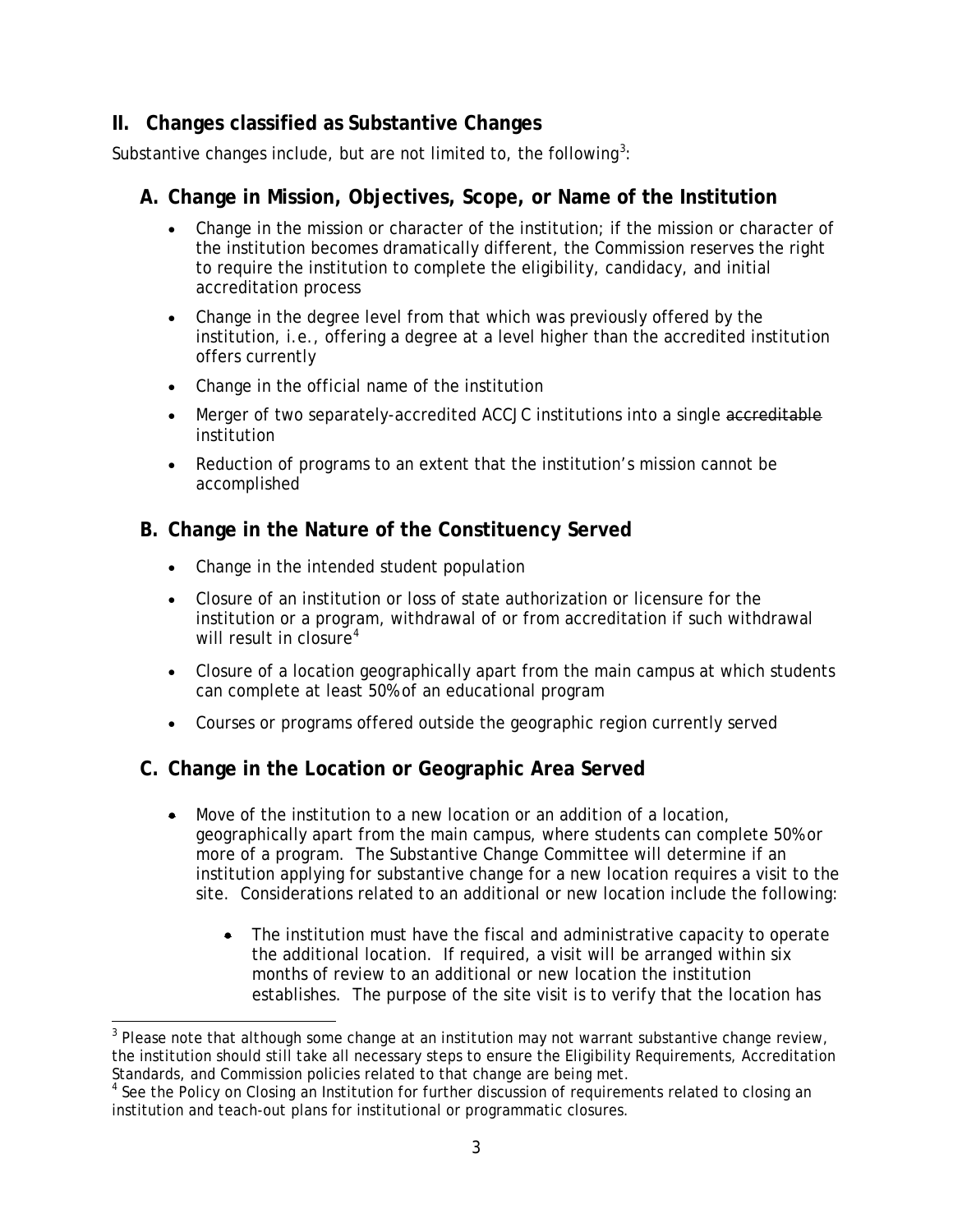the personnel, facilities, and resources the institution claimed to have in its substantive change application.

• The Substantive Change Committee may not approve an institution's addition of locations after the institution undergoes a change in ownership resulting in a change of control<sup>[5](#page-3-0)</sup> until the institution demonstrates that it meets the conditions for the Commission to pre-approve additional locations.<sup>[6](#page-3-1)</sup>

# **D. Change in the Control or Legal Status of the Institution**

- Change in the form of control, legal status, or ownership of the institution
- Merger with another institution<sup>[7](#page-3-2)</sup>
- Separation of one unit of the institution into separate institutions, dividing an institution into two or more separately controlled and accredited units, or a change of an off-campus site into a separate institution.
- Acquisition of any other institution or program or location of another institution, and/or the addition of a permanent location at the site of a teach-out the institution is conducting

# **E. Change in Courses or Programs or their Mode of Delivery that Represents a Significant Departure from Current Practice**

- Change in the mode or location of courses when the change constitutes 50% or more of a program, degree or certificate. This includes the following:
	- o Courses offered at a new or different location,
	- o Courses offered through distance education or correspondence education;
	- o Course additions that constitute 50% or more of a program.
- Addition of courses or programs that represent a significant departure from existing offerings of educational programs or methods of delivery from those offered when the institution was last evaluated
- Addition of programs at a degree or credential level different from that which is included in the institution's current accreditation.

#### **F. Change in Credit Awarded**

- Substantial increase or decrease in the number of clock or credit hours awarded for the successful completion of a program
- Change from clock hours to credit hours

# **G. Implementation of Direct Assessment[8](#page-3-3)**

• Change of an instructional program from clock hours or credit hours, to direct assessment of student learning. A program must obtain USDE approval as a direct

 $5$  as defined in 34 C.F.R. § 600.3.1

<span id="page-3-1"></span><span id="page-3-0"></span> $6$  34 C.F.R. §602.22(a)(2)(viii)(D)

<span id="page-3-2"></span><sup>7</sup> See also *Policy on Contractual Relationships with Non-Regionally Accredited Organizations*

<span id="page-3-3"></span><sup>8</sup> See the *Policy on Direct Assessment of Learning*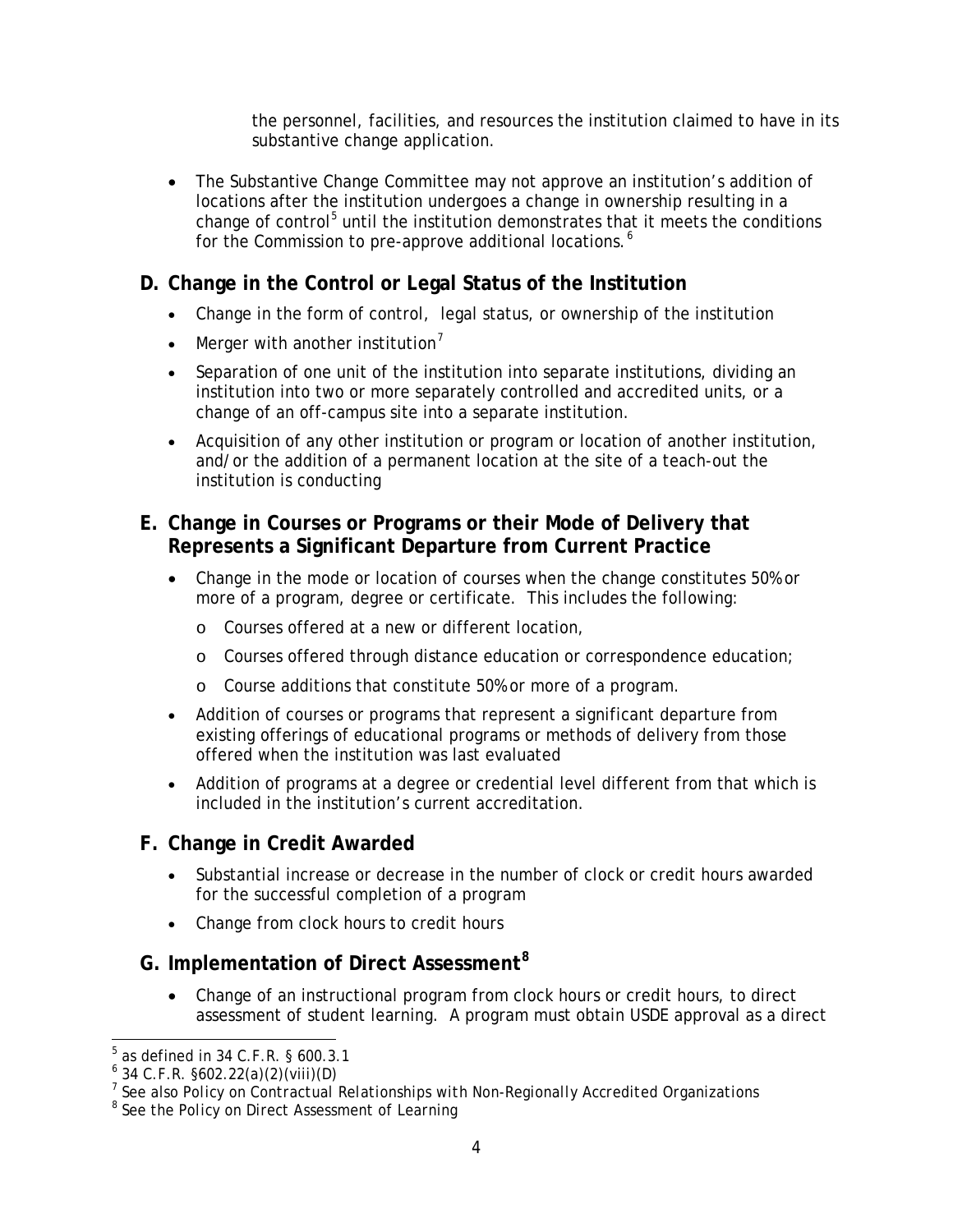assessment program<sup>[9](#page-4-0)</sup>

# **H. Implementation of a Baccalaureate Degree Program[10](#page-4-1)**

- Instructional program that leads to the award of a baccalaureate degree
- Additional area of emphasis within a baccalaureate degree program of study
- Designation of a minor which can be awarded in association with a baccalaureate degree

# **I. Contractual Relationship with a Non-Regionally-Accredited Organization**

• More than 25 percent of one or more of the accredited institution's educational programs is offered by the non-regionally-accredited organization,  $^{\rm 11}$  $^{\rm 11}$  $^{\rm 11}$ 

#### **III. Circumstances that may require reports and evaluation**

#### **A. Special Report and/or Visit**

- As a result of a Substantive Change application or review, circumstances may come to the attention of the Substantive Change Committee that may cause the Committee to recommend to the Commission that a special report is needed to be submitted by an institution. This report may be followed by a visit. These circumstances are:
- Information that reveals or indicates a significant departure from Eligibility Requirements, Accreditation Standards, and Commission policies;
- Evidence of unethical practices;
- Closure of a program or institution due to loss of state authorization or licensing;
- Lack of effective educational policies and practices; or
- Other circumstances or the accumulation of changes wherein the Commission concludes the institution, to which it granted accreditation, has effectively ceased to operate under the conditions upon which accreditation is granted.

#### **B. Comprehensive Institutional Evaluations**

Major substantive changes may cause the Substantive Change Committee to decide that a comprehensive evaluation is required.<sup>12</sup> Comprehensive Evaluations will include a visit by

 $\overline{a}$ 

<span id="page-4-0"></span><sup>9</sup> See 34 C.F.R. § 668.10

<span id="page-4-1"></span><sup>&</sup>lt;sup>10</sup> See the Policy on Accreditation of Baccalaureate Degrees for specific standards and policies which must be addressed, as well as additional specific evaluation criteria.

<span id="page-4-2"></span> $11$  34 C.F.R. § 602.22(a)(2)(vii)

<span id="page-4-3"></span><sup>&</sup>lt;sup>12</sup> 34 C.F.R. § 602.22(a)(3) Comprehensive evaluations triggered by a major substantive change will proceed in the same manner as a regularly scheduled comprehensive evaluation, with an institutional self evaluation report, evaluation team visit and evaluation team report, and action by the Commission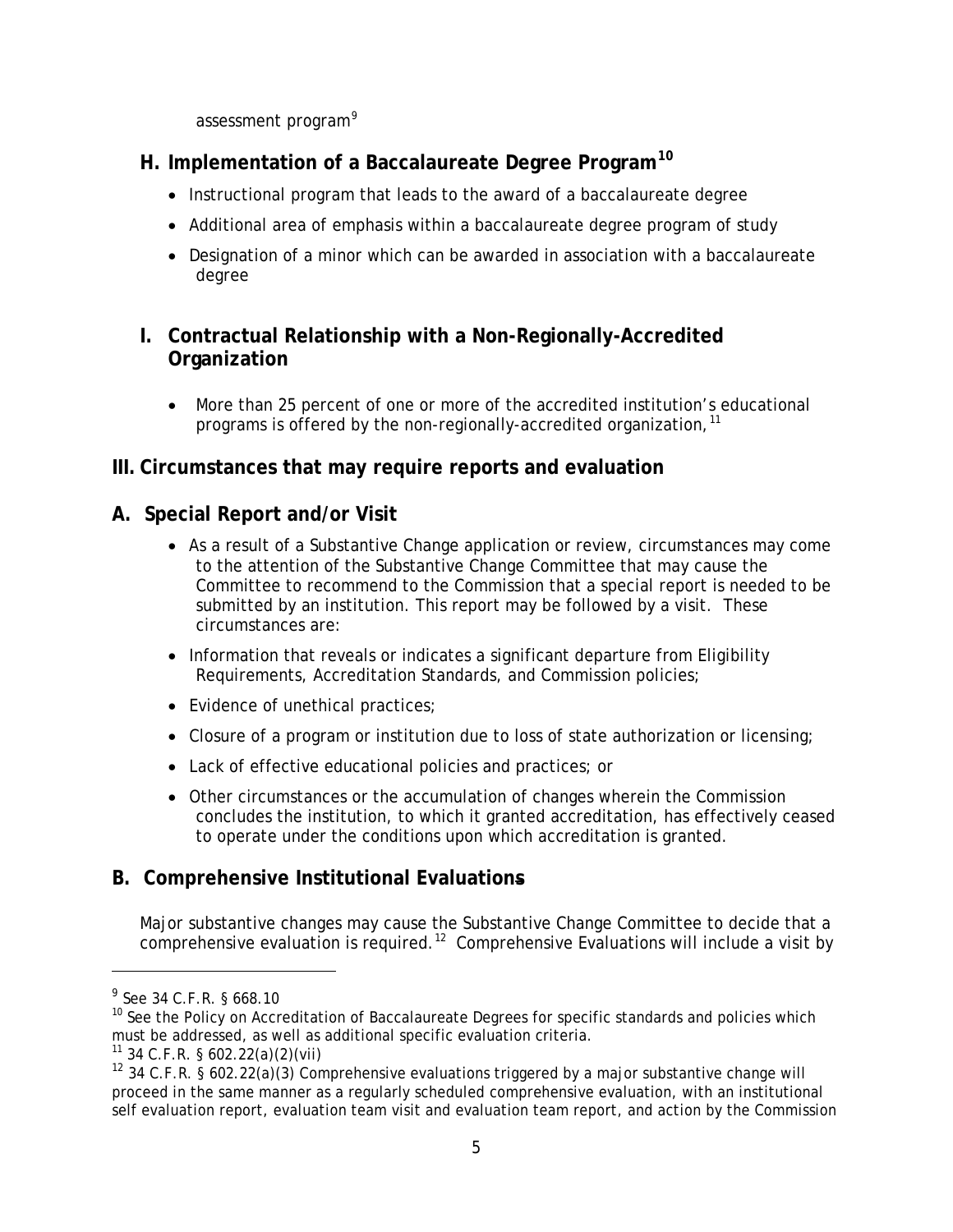a comprehensive evaluation team and a Commission evaluation and decision. Situations which may trigger this determination include:

- Change of ownership/control/legal status during the process of reaffirmation of accreditation or candidacy status;
- Complete or significant change in mission and/or a significant change of mission sought within two years of a change of ownership and change of control;
- Any relocation coupled with a change of mission;
- A change of classification from an off-site location to a stand-alone institution;
- Student indebtedness compared to program, job market, and salary;
- Poor student graduation rates, program quality, performance and/or program outcomes;
- Rapid growth in the number of sites where more than 50% of an educational program is offered;
- Any change that results in the transition to a primarily distance education institution; or
- Other circumstances or the accumulation of changes as determined by the Substantive Change Committee.

#### **IV. Actions on Substantive Change**

The charge of the Substantive Change Committee is to ensure that any substantive changes meet the expectations of accreditation (the Eligibility Requirements, Accreditation Standards, and Commission policies) and that implementation of the change will not adversely affect the institution's capacity to continue to meet the Eligibility Requirements, Accreditation Standards, and Commission policies. The actions of the Committee are considered actions of a decision-making body on the accredited status of a member institution (as to the substantive changes). The review is rigorous and verifies compliance with expectations in Eligibility Requirements, Accreditation Standards, and Commission policies.

Informal communications and feedback by ACCJC staff with institutional representatives prior to committee review of the institution's substantive change are intended to provide assistance to colleges as they progress through the substantive change approval process, but staff do not predict the outcomes of the Committee decision.

The Substantive Change Committee may take the following actions:

**Approve the substantive change**. The institution has demonstrated that it meets the evaluation criteria.

**Approve the substantive change and require a Follow-Up Report with or without a visit, or a visit without an institutional report.** The institution meets the evaluation criteria, but the committee has specific questions (which don't require deferral), feels

 $\overline{a}$ on the accredited status of the institution.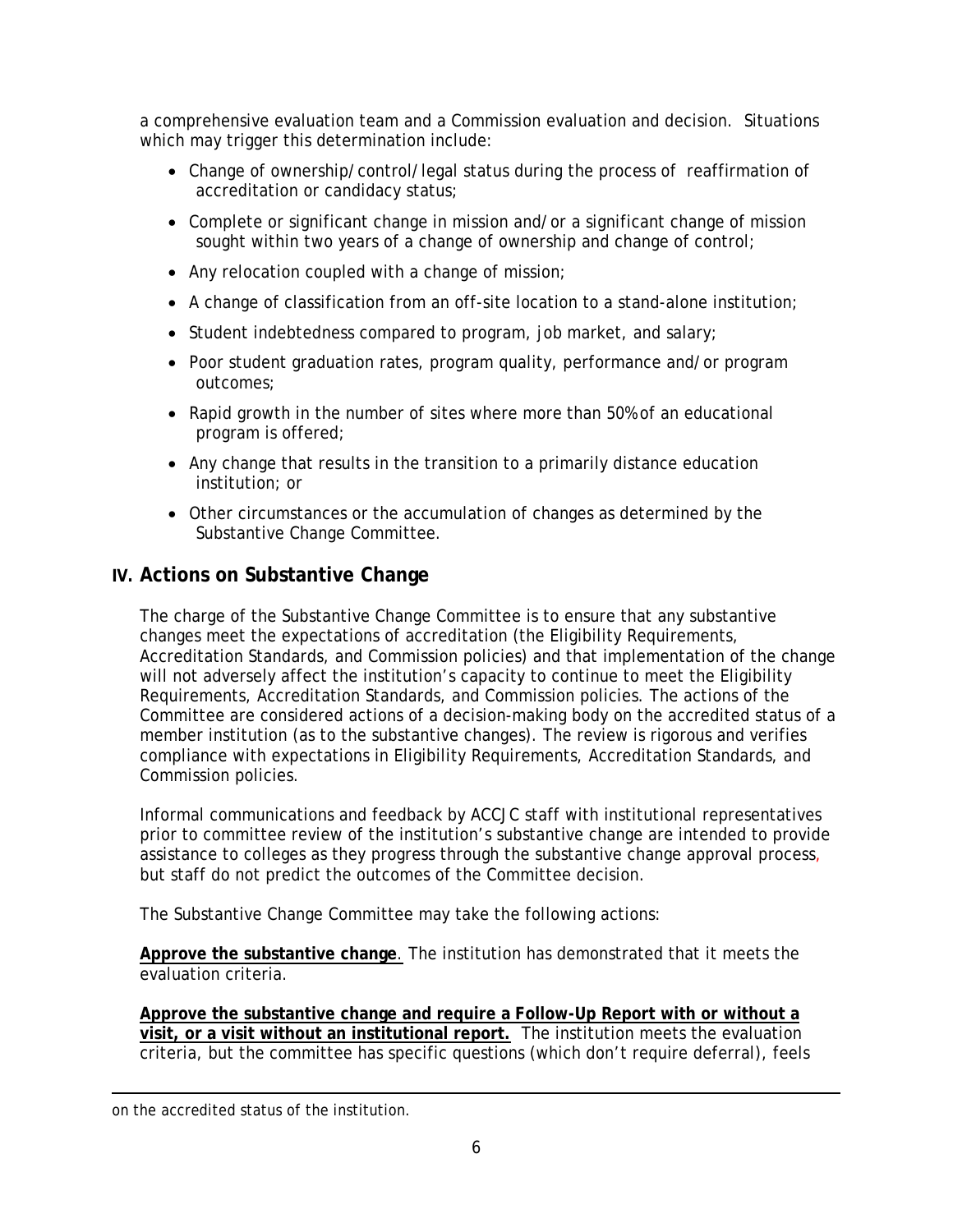general verification is needed of sustained practice, or has questions concerning further implementation stages. A visit timeline will be specified: 6-18 months. The Committee will review the report(s).

**Provisionally approve a planned substantive change that is subject to a federally mandated site visit.** The institution's submitted plans for a change of ownership, new location, or creation of a branch campus demonstrate future actions that will meet the evaluation criteria. The provisional approval allows the institution to move forward with steps of implementation in preparation for seeking approval of the substantive change. The provisional approval may include a site visit. The provisional approval must state a date, not to exceed three years, by which the change must be approved for inclusion in the institution's accreditation. If that time is exceeded, then the substantive change request process must be initiated anew. A new location which requires a federally mandated site visit cannot be provisionally approved if there has been a change in ownership since the institution has successfully had three new locations approved by substantive change. The Committee may require additional reports or visits before the approval is final.

**Defer pending additional information**. Consideration of the request cannot move forward without receipt of additional information demonstrating the evaluation criteria are met.

**Deny the substantive change**. The institution has not demonstrated that the change meets the evaluation criteria.

**Refer the proposed change to the Commission**. The substantive change application can be referred by the Substantive Change Committee to the Commission when it has determined there may be the need for a comprehensive evaluation or for a special report and visit. The evaluation of the institution's substantive change follow-up report and/or visit may also be referred to the Commission when deemed appropriate for review by the full Commission. The Committee's referral to the Commission will include the reasons for such referral.

# **V. Substantive Change Actions Involving Federally Mandated Visits**

Federal regulations require that certain substantive changes include a site visit as part of the approval<sup>[13](#page-6-0)</sup>. Generally visits are required when there is an additional location where at least 50% of a program is offered, when a branch campus is established, or when there is a change in ownership that results in a change of control.

# **A. New location where at least 50% of an educational program is offered**

When there is a change that constitutes 50% or more of a program, certificate, or degree, at a new location, a federally-mandated site visit is required. The purpose of the visit is to verify that the information provided by the institution in its substantive change application was accurate and complete. It is also used to verify that the actions implemented align with the plans that received provisional approval by the committee. Visits must take place no later than 6 months after the substantive change approval.

<span id="page-6-0"></span> <sup>13</sup> 34 C.F.R § 602.22(c)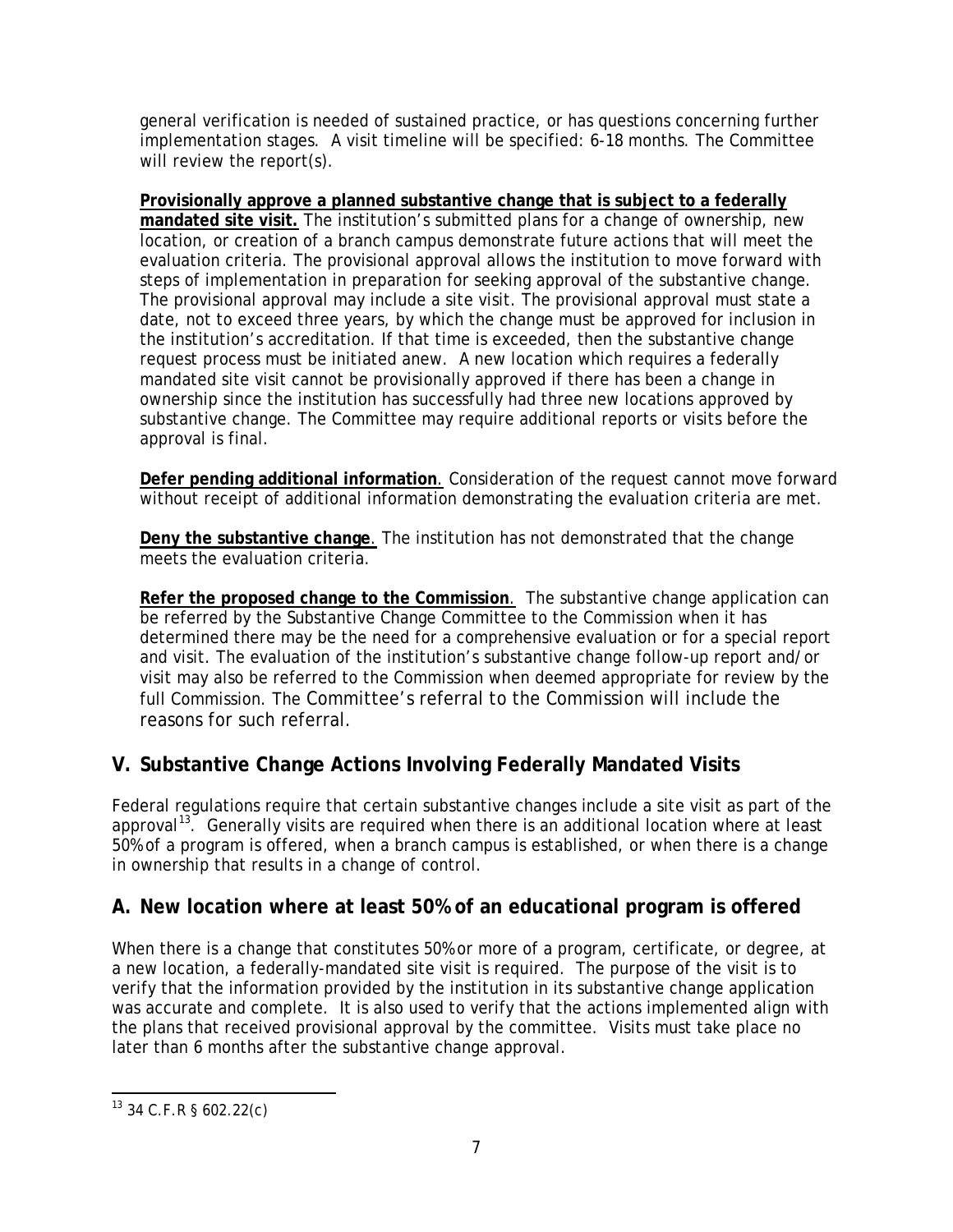A federally mandated site visit is required if the institution has:

- Three or fewer additional locations;
- Not demonstrated that it has a record of effective educational oversight of additional locations;
- Been placed on warning, probation or show cause;
- Rapid growth in the number of additional locations (more than 20%) within one year.

A federally mandated site visit is not required for a new location if there are findings that the institution has met the conditions below and that the evidence demonstrates it has clearly identified academic control; regular evaluation of the locations; adequate faculty, facilities, resources and academic and student support systems; financial stability; and long-range planning for expansion. The conditions for an exemption from a federally mandated site visit include:

- The institution has successfully completed one cycle of accreditation (comprehensive evaluation —midterm review —comprehensive evaluation) and has achieved reaffirmation of accreditation; and
- Has at least three additional locations that were previously approved by the accreditor; and
- Has a demonstrated record of effective oversight of additional locations; and
- The institution is not on sanction.

#### **B. Branch campus**

Substantive Change uses the federal regulation definition<sup>[14](#page-7-0)</sup> of a Branch Campus. Federal regulations define a branch campus as a location of an institution that is geographically apart and independent of the main campus of that institution. The branch location of an institution is independent if it is (1) is permanent in nature; (2) offers courses in educational programs leading to a degree, certificate, or other recognized educational credential; (3) has its own faculty and administrative or supervisory organization; and (4) has its own budgetary and hiring authority. An institution must provide a business plan in advance of establishing a branch campus (describing the educational programs, the projected revenues/ expenditures/cash flow, the operation, management and physical resources of the branch campus). Approval (accreditation) can only be given after determining the campus has sufficient educational, financial, operational, management, and physical resources. There must be a site visit as soon as possible after the campus is established,  $15$  in any case no longer than six months after.

#### **C. Change of ownership**

Changes in the ownership of an institution which result in a change of control are subject to federally mandated site visits. The Substantive Change Committee can designate the

<span id="page-7-1"></span><span id="page-7-0"></span><sup>&</sup>lt;sup>14</sup>34 CFR §600.2<br><sup>15</sup> The campus will be deemed to be established when classes are first offered after the criteria for independence are met.